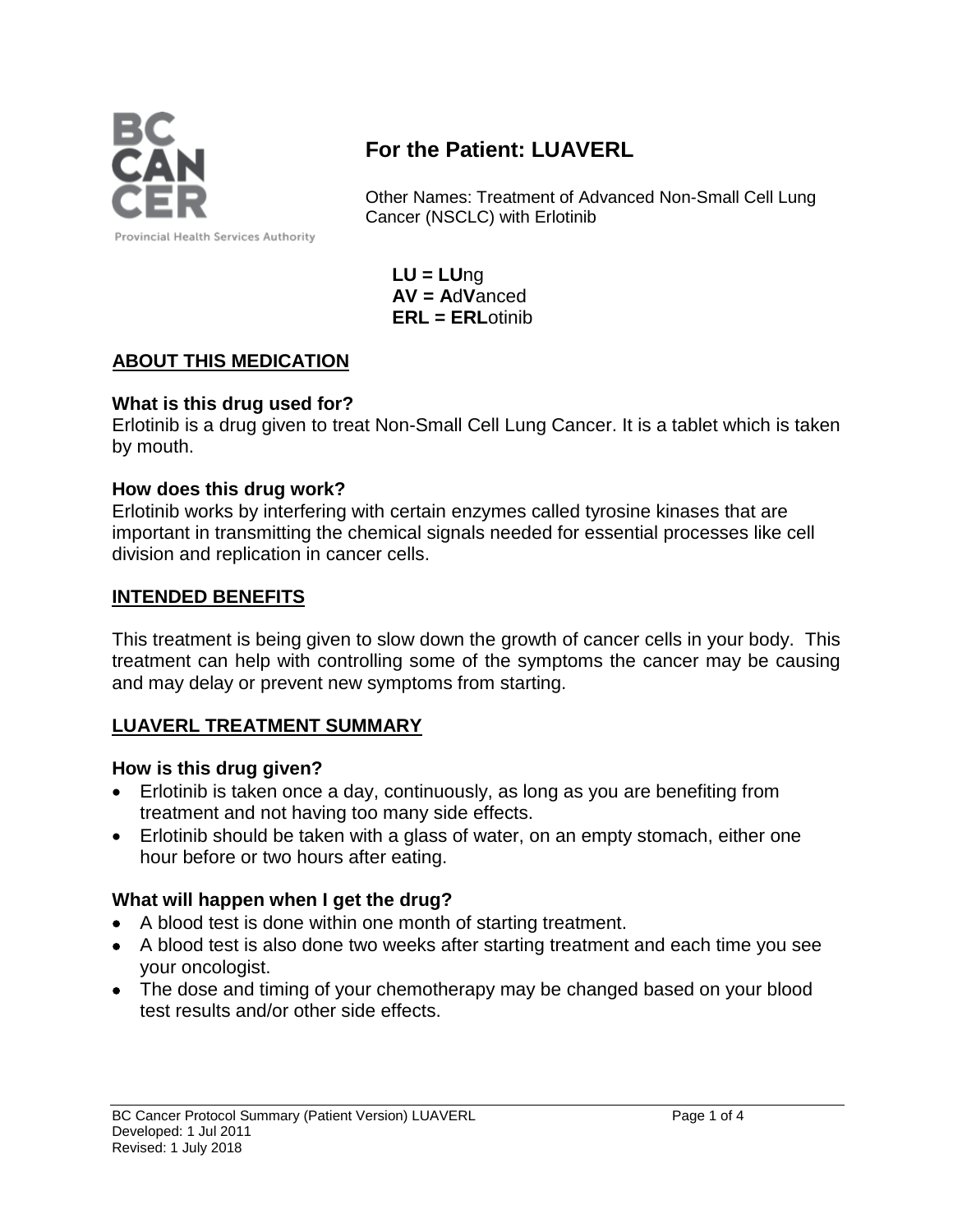# **CHEMOTHERAPY SIDE EFFECTS AND MANAGEMENT:**

- Your oncologist will review the risks of treatment and possible side effects with you before starting treatment.
- The pharmacist will review how to take the medication and possible side effects with you on the day you first pick up your medication.
- Unexpected and unlikely side effects can occur with any drug treatment. *The ones listed below are particularly important for you to be aware of.* Please refer to the patient information handout entitled "*For the Patient: Erlotinib*" for a complete list of possible side effects and their management.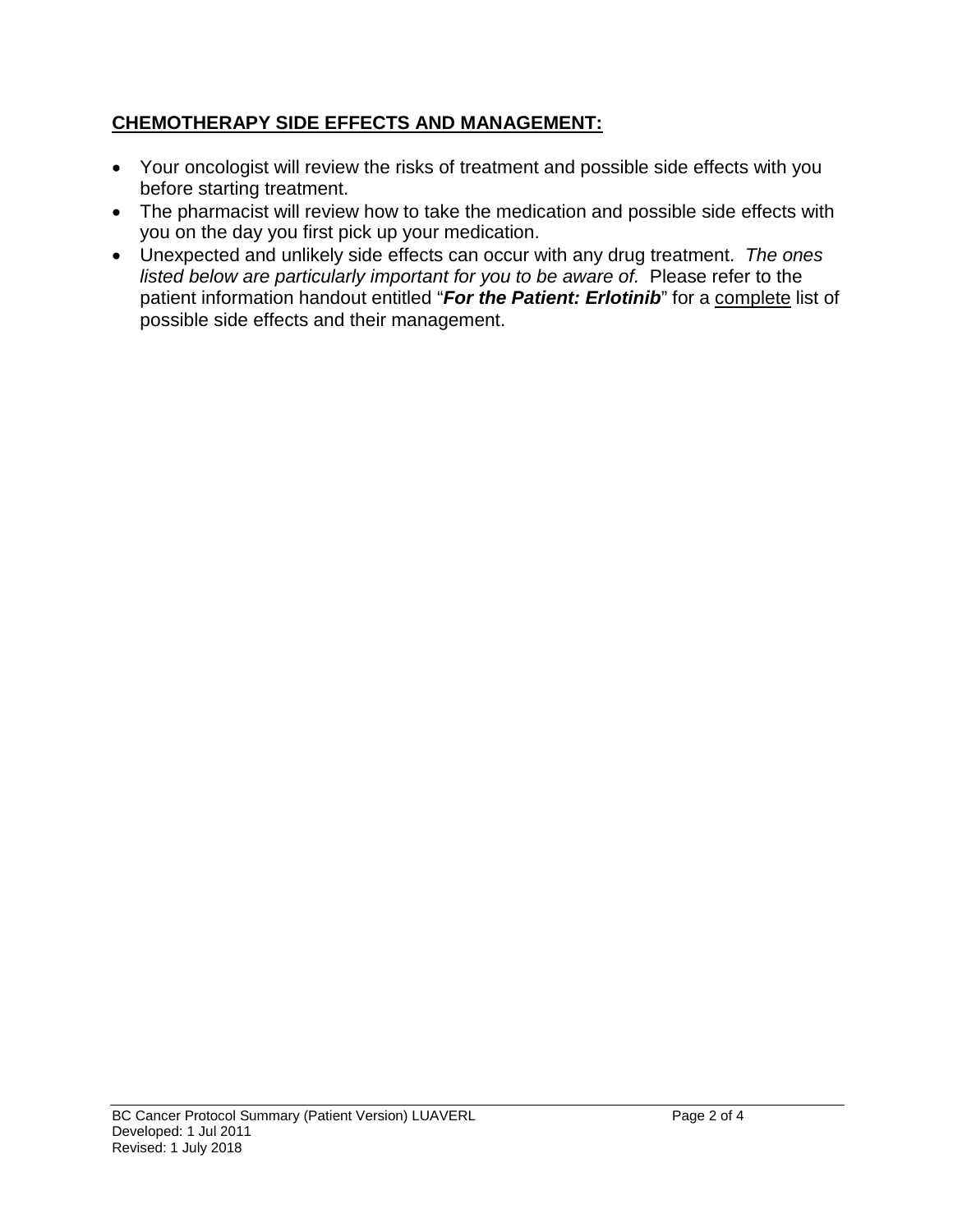| <b>SERIOUS</b><br><b>SIDE EFFECTS</b> | <b>How Common</b><br>Is It? | <b>MANAGEMENT</b>                                                                                                                                                                                                                                                                     |
|---------------------------------------|-----------------------------|---------------------------------------------------------------------------------------------------------------------------------------------------------------------------------------------------------------------------------------------------------------------------------------|
| Lung problems                         | Rare                        | Lung problems such as difficulty breathing, shortness of breath,<br>increased coughing, fever or chest pain may occur with erlotinib.<br>If you have signs of lung problems that are new or suddenly getting<br>worse, stop taking erlotinib and contact your oncologist immediately. |
| <b>Liver failure</b>                  | Uncommon                    | Regular blood tests will be done throughout your treatment to monitor<br>your liver function,<br>See your oncologist as soon as possible if you have signs of liver<br>problems such as yellow eyes or skin, white or clay-colored stools.                                            |

| <b>OTHER</b><br><b>SIDE EFFECTS</b>                                  | <b>How Common</b><br>Is It? | <b>MANAGEMENT</b>                                                                                                                                                                                                                                                                                                                                                                                                                 |
|----------------------------------------------------------------------|-----------------------------|-----------------------------------------------------------------------------------------------------------------------------------------------------------------------------------------------------------------------------------------------------------------------------------------------------------------------------------------------------------------------------------------------------------------------------------|
| Skin reactions such as<br>rash, dryness, or<br>itchiness are common. | Very common                 | Moisturizing creams can help prevent or reduce skin dryness.<br>$\bullet$<br>If skin reactions persist or get worse contact your oncologist.                                                                                                                                                                                                                                                                                      |
| Diarrhea can occur.                                                  | Very common                 | To help diarrhea:<br>Drink plenty of liquids.<br>Eat and drink often in small amounts.<br>Avoid high fibre foods as outlined in Food Ideas to Help with Diarrhea<br>During Chemotherapy.*<br>A prescription for loperamide (IMODIUM®) is sometimes required.<br>Note: If lactose in milk usually gives you diarrhea, the lactose in the tablet<br>may be causing your diarrhea. Take LACTAID® just before your erlotinib<br>dose. |